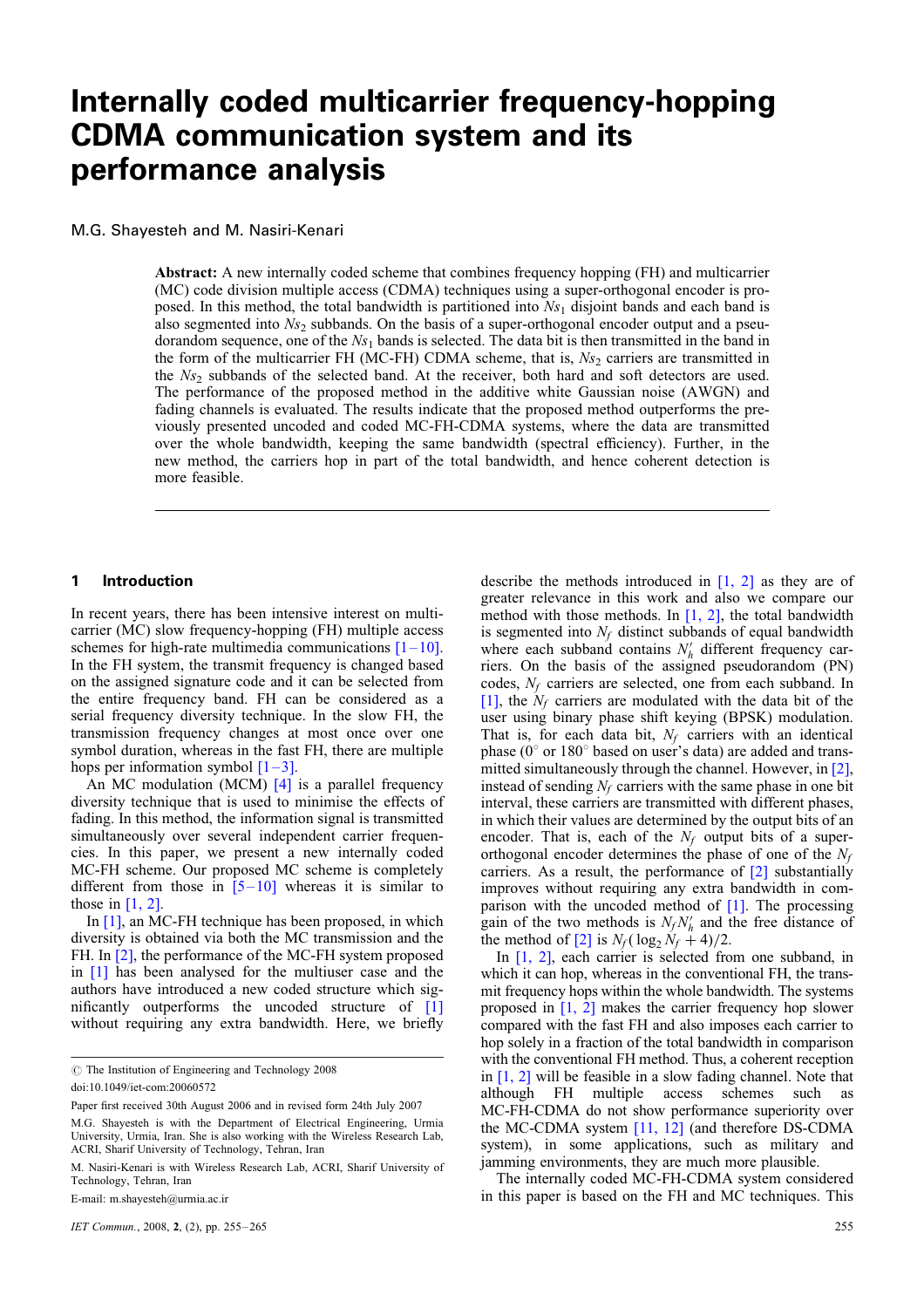coding scheme, similar to the method of [2], does not increase the bandwidth as opposed to the conventional coding methods. We use a super-orthogonal convolutional encoder as its path-generating function required for the performance evaluation is available. In the proposed method, the entire bandwidth is divided into  $Ns_1$  disjoint bands and each band is also partitioned into  $Ns_2$  distinct subbands. Two signature codes are assigned to each user. The outputs of the super-orthogonal encoder and a first PN code (PN1) determine one of the  $Ns_1$  bands. Then, the data bit is transmitted in that band in the form of the MC-FH scheme introduced in [1] using BPSK modulation and the second PN code (PN2). That is, in each bit interval,  $Ns<sub>2</sub>$  carriers with an identical phase  $0^{\circ}$  or  $180^{\circ}$  (which is determined by the corresponding data bit of the user) are transmitted simultaneously in the selected band, one in each subband. The carrier in each subband is selected by the PN2.

We consider a downlink transmission. At the receiver, we use hard and soft detectors for the additive white Gausian noise (AWGN) channel, whereas for the fading channel, we consider only the soft detector before we apply the Viterbi decoding algorithm. We evaluate the performance of the proposed method using the Chernoff bound and the Beaulieu series. We compare the results with those of the uncoded and coded MC-FH-CDMA systems presented in [1, 2] for the same processing gain, bandwidth and spectral efficiency. Our results indicate that the proposed method has better performance than the methods introduced in [1, 2]. In addition, the new method has another important advantage as follows: the carriers are transmitted in one of the  $Ns_1$ total bands, with each carrier hopping only within a subband of that band. Thus, for the same bandwidths for the proposed system and the systems of  $[1, 2]$ , the hopping in our method occurs in  $1/Ns<sub>1</sub>$  bandwidth of the methods of  $[1, 2]$ , which makes the proposed method more practical and the coherent detection in the fading channel more feasible. A similar internally coded scheme for the TH-UWB system has been considered in [13].

This paper is organised as follows. In Section 2, we describe the proposed system. In Sections 3 and 4, we evaluate the performance of the system in the AWGN and fading channels, respectively. In Section 5, we provide some numerical results. Finally, Section 6 concludes the paper.

## 2 System description

Fig. 1 shows the frequency-axis division and the block diagram of the proposed system. The total bandwidth  $B_T$ is segmented into  $Ns_1$  bands each with a bandwidth  $W_b$ ,

and similar to the MC-FH system  $[1]$ , each one of the  $Ns_1$ bands is divided into  $Ns_2$  subbands each with a bandwidth  $W_{sb}$ . Each subband also consists of  $N_h$  different frequency carriers (channels) spaced apart by  $W_d$ . Thus, there are  $Ns_1Ns_2N_h$  different frequency carriers available for multiple access communications.

Two PN sequences, namely PN1 and PN2, are assigned to each user. In each bit interval, the output of a superorthogonal encoder  $[14]$  with a constraint length of K, which produces  $2^{K-2}$  different symbols, is added to the PN1 in the mode  $2^{K-2}$ , where PN1 takes on integer values between 0 and  $2^{K-2} - 1$  uniformly. The result determines one of the  $Ns_1$  bands, so we have  $Ns_1 = 2^{K-2}$ . Then, at the selected band, such as in the conventional MC-FH system, the uncoded data bit is transmitted over the  $Ns<sub>2</sub>$  subbands using BPSK modulation, that is, for each data bit,  $Ns_2$ carriers with the same positive or negative phase ( $0^{\circ}$  or  $180^{\circ}$ ) based on the data) are sent in the  $Ns_2$  subbands, one in each subband. Actually, the PN2 determines one of the  $N_h$  carriers in each of the  $Ns_2$  subbands (totally  $Ns_2$  carriers), in which the data are transmitted. In this way, the equivalent baseband transmitted signal of the user  $k$  can be written as

$$
s_{\text{tr}}^{k}(t) = \sqrt{2P} \sum_{j} (-1)^{D_{j}^{k}} \sum_{m=0}^{N_{2} - 1} \exp(i2\pi [c_{1,j}^{k} W_{b} + mW_{sb} + c_{2,m}^{k} W_{d}](t - jT_{s})) p_{T_{s}}(t - jT_{s})
$$
\n(1)

where P is the power of each carrier,  $D_j^k \in \{0, 1\}$  the binary sequence of the transmitted symbols of the kth user at the *j*th bit interval and  $c_{1,j}^k$  takes an integer value between 0 and  $Ns_1 - 1$  uniformly and specifies one of the  $Ns<sub>1</sub>$  bands. It is determined based on the super-orthogonal encoder output and PN1 as

$$
c_{1,j}^k = s_j^k + \text{PN1}_j^k \quad \text{mode } Ns_1 \tag{2}
$$

where  $s_j^k$  and PN1 $_j^k$  are the coded symbols and the PN1 component of the user  $k$  at the *j*th bit interval, respectively (Fig. 1).  $W_b$  and  $W_{sb}$  are the bandwidths of each band and subband, respectively, and  $W_d$  is the frequency space between the two adjacent carriers.  $c_{2,m}^k$  is the PN2 of the kth user which takes on the values 0 to  $N_h - 1$  uniformly and determines the carrier frequency (one of the  $N<sub>h</sub>$  channels) in the mth subband, which is used to send the data using BPSK modulation.  $p_{T_s}(t)$  is a unit amplitude rectangular pulse with duration  $T_s$ , where  $T_s$  is the time duration of one bit. We choose  $W_d = 1/T_s$  and with this selection, the carriers are orthogonal. The processing gain is defined as



Fig. 1 Frequency access division and the block diagram of the proposed method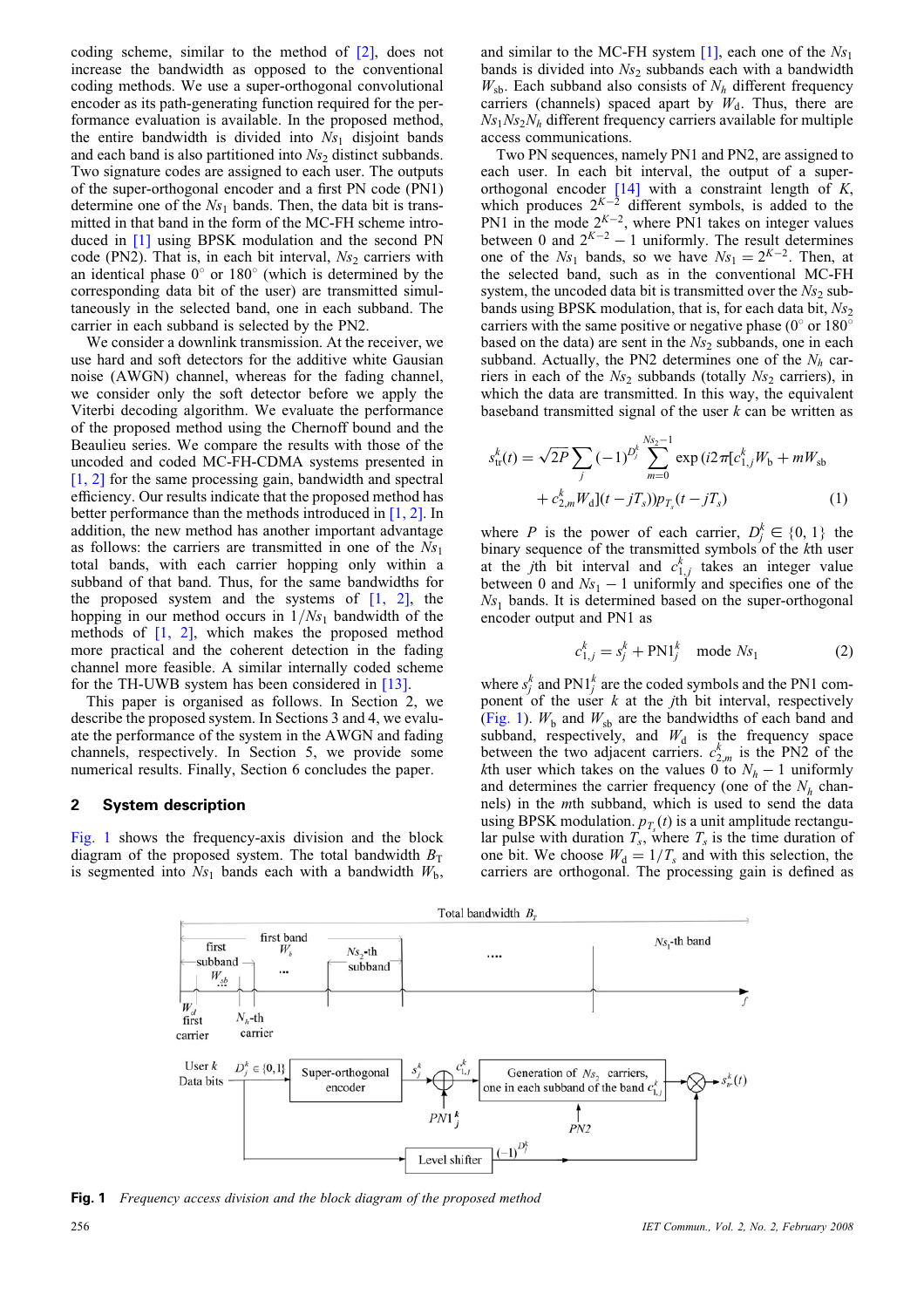the ratio of the system bandwidth to the bit rate. So we have

$$
Processing gain = PG = \frac{B_T}{1/T_s} = Ns_1Ns_2N_h \tag{3}
$$

We consider a downlink transmission, thus the received signal in a frequency-selective Rayleigh fading channel can be written as

$$
r(t) = \sum_{k=1}^{N_{\rm u}} s_{\rm rec}^k(t) + n(t)
$$
  
= 
$$
\sum_{k=1}^{N_{\rm u}} \sqrt{2P} \sum_j (-1)^{D_j^k} \sum_{m=0}^{N_{\rm s_2-1}} g_{j,c_{1,j}^k,m}
$$
  

$$
\times \exp\left(i2\pi[c_{1,j}^k W_b + mW_{\rm sb} + c_{2,m}^k W_{\rm d}](t - jT_s)\right)
$$
  

$$
\times p_{T_s}(t - jT_s) + n(t)
$$
 (4)

where  $N_{\text{u}}$  is the number of active users and  $g_{j,c_{1,j}^k,m} = \beta_{j,c_{1,j}^k,m} e^{i\theta_{j,c_{1,j}^k}m}$  is the fading complex coefficient observed by the mth carrier of the kth user at the jth bit interval which depends on the selected band and the selected carrier of each subband. Its amplitude,  $\beta_{j,c_{1,j}^k,m}$ , has a Rayleigh distribution and its phase,  $\theta_{j,c_{1,j}^k,m}$ , has a uniform distribution, that is

$$
p_{\beta_{j,c_{1,j}^k,m}}(\beta) = \frac{2\beta}{\sigma^2} \exp\left(-\frac{\beta^2}{\sigma^2}\right) \beta > 0,
$$
  
\n
$$
E(\beta_{j,c_{1,j}^{(k)},m}^2) = \sigma^2,
$$
  
\n
$$
p_{\theta_{j,c_{1,j}^k,m}^k}(\theta) = \frac{1}{2\pi} \quad 0 \le \theta \le 2\pi
$$
 (5)

Note that since we consider a downlink transmission, all users have the same fading coefficients in the same channel of the same subband of a specific band. Since the adjacent carriers are located in the different subbands, the distance among them is large with high probability, and therefore we can assume that the assigned carriers experience independent frequency non-selective fading. The channel is also assumed to be slowly fading, that is, the complex channel gain corresponding to each carrier does not change significantly during several bit intervals. For the AWGN channel, the coefficients  $g_{j,c_{1,j}^k,m}$  can be set equal to 1.

In (4),  $n(t)$  is the baseband equivalent AWGN with zero mean and two-sided power spectral density of  $N_0/2$ .

At the receiver front end, in each bit interval, we use a sliding correlator which moves over the  $Ns_2$  subbands of each of the  $Ns_1$  bands. Assuming that the receiver knows the PN2, the correlator base signal is

$$
v_{j,h,m}^k(t) = \begin{cases} \exp[i2\pi(hW_b + mW_{sb} & jT_s < t < (j+1)T_s\\ +c_{2,m}^kW_d)(t - jT_s)], & jT_s < t < (j+1)T_s\\ 0 & \text{else} \end{cases}
$$
  
  $h = 0, 1, ..., Ns_1 - 1, \quad m = 0, 1, ..., Ns_2 - 1.$  (6)

Note that  $v_{j,h,m}^k(t)$  depends only on PN2. Therefore the receiver output of the kth user in the band  $h$  at the *j*th bit interval

IET Commun., Vol. 2, No. 2, February 2008 257

is obtained as

$$
R_{j,h}^k = \sum_{m=0}^{Ns_2-1} \text{Re}\left\{\frac{1}{T_s}g_{j,h,m}^*\int_{jT_s}^{(j+1)T_s} r(t)v_{j,h,m}^{*k}(t) dt\right\}
$$
  
=  $S_{j,h} + I_{j,h} + n_{j,h}$  (7)

where  $S_{j,h}$ ,  $I_{j,h}$  and  $n_{j,h}$  are the receiver outputs due to the desired user, interference and noise, respectively. These values, that is,  $R_{j,h}^{k}$ , are then used for the branch metric calculations of the trellis diagram of the underlying convolutional code, as will be explained later.

#### 2.1 Receiver output

In the following, we obtain the correlator output due to the first user (which is assumed to be the desired user), interference and noise. Without loss of generality, we consider the interval  $(0, T_s)$  and for simplicity, we drop the index  $j = 0$  in the rest of the paper, that is,  $g_{h,m} \triangleq g_{0,h,m}$ . We first obtain the output for the fading channel, then by setting  $g_{j,h,m} = 1 \Rightarrow \beta_{j,h,m} = 1 \forall j, h, m$ , the results can be applied to the AWGN channel.

2.1.1 Output due to the desired user: The correlator output due to the desired (first) user in the interval  $(0, T_s)$  is obtained by replacing  $s_{\text{rec}}^1(t)$  (4) in the place of  $r(t)$  in (7), which results in

$$
S_h = \sum_{m=0}^{N_{s_2}-1} S_{h,m}
$$
  
\n
$$
= \sum_{m=0}^{N_{s_2}-1} \text{Re} \left\{ \frac{1}{T_s} g_{h,m}^* \int_0^{T_s} \sqrt{2P} p_{T_s}(t) (-1)^{D_0^1} \sum_{m'=0}^{N_{s_2}-1} g_{c_{1,0}^1,m'} \times \exp\left(i2\pi[c_{1,0}^1 W_b + mW_{sb} + c_{2,m}^1 W_d]t\right) \times \exp\left(-i2\pi[hW_b + m'W_{sb} + c_{2,m'}^1 W_d]t\right) dt \right\}
$$
  
\n
$$
= \left\{ \frac{\sqrt{2P}D_0^1 \sum_{m=0}^{N_{s_2}-1} \beta_{h,m}^2 \text{ if } h = c_{1,0}^1, \quad \text{if } h \neq c_{1,0}^1, \quad \text{if } h = c_{1,0}^1, \quad \text{if } h = 0, 1, \dots, N_{s_1} - 1 \quad (8) \right\}
$$

where we have used  $W_d = 1/T_s$ .

2.1.2 Effect of multiple access interference: The correlator output due to the interfering user  $k$  in the  $h$ th band is the summation of the effects of the interference in the  $Ns<sub>2</sub>$ subbands,  $I_{h,m}^k$ , that is

 $\sum_{n=1}^{N_s}$ 

 $I_{h,m}^k$  (9)

 $m=0$ 

 $I_h^k =$ 

where

$$
I_{h,m}^{k} = \text{Re}\left\{\frac{1}{T_s}g_{h,m}^{*}\int_{0}^{T_s}\sqrt{2P}(-1)^{D_0^k}\sum_{m'=0}^{N_{S_2}-1}g_{c'_{1,0,m'}}\right.\times \exp\left(i2\pi[c_{1,j}^kW_b + mW_{sb} + c_{2,m}^kW_d]t\right)\times \exp\left(-i2\pi[hW_b + m'W_{sb} + c_{2,m'}^1W_d]t\right)p_{T_s}(t)\right\}
$$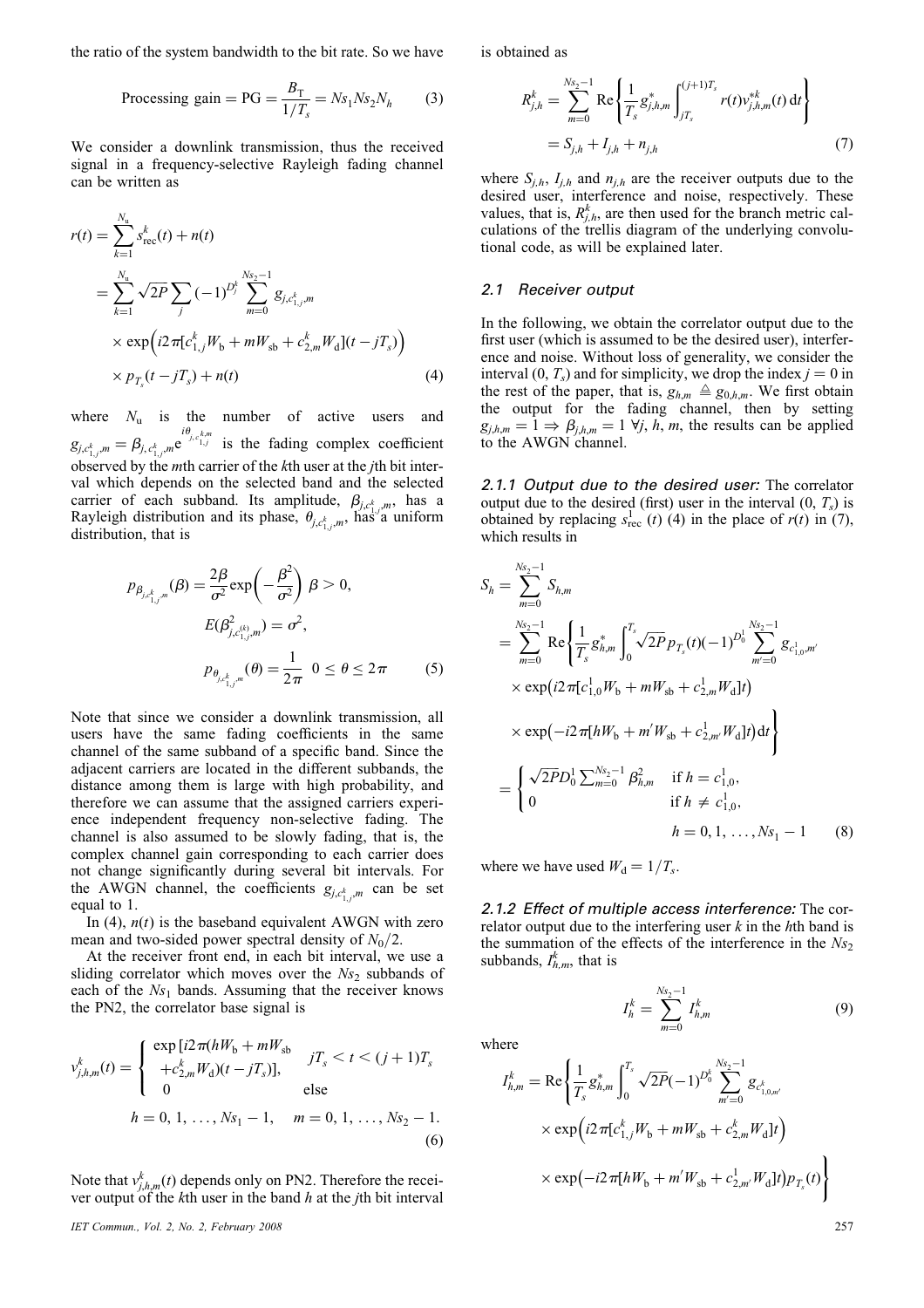$$
= \begin{cases} \frac{\sqrt{2P}}{T_s}(-1)^{D_0^k} \beta_{h,m}^2 \int_0^{T_s} \exp\{(c_{2,m}^k - c_{2,m}^1)W_d t\} dt & \text{if } h = c_{1,0}^k\\ 0 & \text{if } h \neq c_{1,0}^k. \end{cases}
$$
(10)

The result of the above integral is  $T_s$  if  $c_{2,m}^k = c_{2,m}^1$  and zero if  $c_{2,m}^k \neq c_{2,m}^1$ . The probability that the two users have the same PN2, that is, they send their data over the same carrier of a specific subband, is

$$
P(c_{2,m}^k = c_{2,m}^1) \triangleq \alpha = \frac{1}{N_h}
$$
 (11)

So,  $I_{h,m}^k$  can take on the values 0 or  $\pm \sqrt{2P}\beta_{h,m}^2$  in the band  $h = c_{1,0}^{n,m}$ . In this way, the probability density function (PDF) and the characteristic function of the interference term due to the user k in the mth subband of the band  $h = c_{1,0}^k$ , that is,  $I_{h,m}^k$ , conditioned on the data and fading coefficients, are obtained as follows

$$
p_{I_{h,m}^k|\beta_{h,m},D_0^k=0 \text{ or } 1}(x) = (1-\alpha)\delta(x) + \alpha\delta\left(x \mp \sqrt{2P}\beta_{h,m}^2\right) \Rightarrow
$$

$$
\varphi_{I_{h,m}^k|\beta_{h,m},D_0^k=0 \text{ or } 1}(s) = (1-\alpha) + \alpha\exp\left(\pm s\sqrt{2P}\beta_{h,m}^2\right) (12)
$$

where the characteristic function is obtained by taking the Laplace transform of the PDF.

The interference components due to the kth user in the  $Ns<sub>2</sub>$  different subbands conditioned on the data and fading coefficients are independent. Consequently, its characteristic function in the band  $h = c_{1,0}^k$  conditioned on the fading coefficients can be computed as

$$
\varphi_{I_{h}^{k}|\beta_{h,[m]}}(s) = P(D_{0}^{k} = 0)\varphi_{I_{h}^{k}}|_{D_{0}^{k} = 0, \beta_{h,[m]}}(s)
$$
  
+  $P(D_{0}^{k} = 1)\varphi_{I_{h}^{k}}|_{D_{0}^{k} = 1, \beta_{h,[m]}}(s)$   
=  $\frac{1}{2} \prod_{m=0}^{N_{S_{2}}-1} \left( (1 - \alpha) + \alpha \exp\left(s\sqrt{2P}\beta_{h,m}^{2}\right) \right)$   
+  $\frac{1}{2} \prod_{m=0}^{N_{S_{2}}-1} \left( (1 - \alpha) + \alpha \exp\left(-s\sqrt{2P}\beta_{h,m}^{2}\right) \right)$  (13)

where  $\beta_{h_1,m_1} \triangleq \beta_{h,0}, \ldots, \beta_{h,Ns_2-1}$ .<br>Since the interference terms due to the different users are independent, the characteristic function of the total interference due to the U interfering users conditioned on the fading coefficients can be computed as

$$
\varphi_{I_{h_i}\beta_{h_i(m)}}(s) = \prod_{k=1}^U \varphi_{I_h^k|\beta_{h_i(m)}}(s) = \left(\varphi_{I_h^k|\beta_{h_i(m)}}(s)\right)^U \qquad (14)
$$

2.1.3 Output noise: The output noise in the *mth* subband of each band is obtained as

$$
n_{h,m} = \text{Re}\left\{\frac{g_{h,m}^*}{T_s}\int_0^{T_s} n(t)v_{h,m}^{*1}(t) dt\right\}
$$
  
 
$$
h = 0, 1, ..., Ns_1 - 1, \quad m = 0, 1, ..., Ns_2 - 1
$$
 (15)

We can easily show that the output noise has zero mean and its components are uncorrelated in different subbands, that

is,  $E(n_{h,m}n_{h,m'}) = 0, m \neq m'$ . The variances of the noise in each subband and each band are calculated as

$$
\sigma_{n_{h,m}|\beta_{h,m}}^2 = \frac{N_0}{2T_s} \beta_{h,m}^2 \Rightarrow
$$
\n
$$
\sigma_{n_h|\beta_{h,m}}^2 = \sum_{m=0}^{N_{S_2}-1} \sigma_{n_{h,m}|\beta_{h,m}}^2 = \frac{N_0}{2T_s} \sum_{m=0}^{N_{S_2}-1} \beta_{h,m}^2 \qquad (16)
$$

So the PDF and the characteristic function of the output noise in each band are as follows

$$
p_{n_h|B_{h,(m)}}(n) = \frac{1}{\sqrt{2\pi (N_0/2T_s)\beta_{h,m}^2}} \exp\left\{\frac{-n^2}{2(N_0/2T_s)\beta_{h,m}^2}\right\} \Rightarrow
$$

$$
\varphi_{n_h|B_{h,(m)}}(s) = \exp\left\{s^2(N_0/4T_s)\sum_{m=0}^{N_{s_2}-1}\beta_{h,m}^2\right\}
$$
(17)

#### 2.2 Upper bound on the bit error rate

As stated, a super-orthogonal encoder, which is a nearoptimal convolutional code, is used to determine the band number, in which the data bit is transmitted. For a convolutional code, only the lower and upper bounds on the bit error rate (BER) are analytically available. As mentioned, in our method, the output of the super-orthogonal encoder is considered as one of the  $2^{K-2}$  symbols, not as a sequence of bits. Hence, the path-generating function in our application differs from that obtained in  $[14, 15]$ , in which the encoder output is considered as a sequence of bits. The pathgenerating function in our application is computed as [13]

$$
T(D, N) = \frac{N(1 - D)D^{K}}{1 - D(1 + N(1 + D^{K-3} - 2D^{K-2}))}
$$
(18)

where in the series expansion of the above equation, the power of  $D$  denotes the (symbol) Hamming weight of the encoder output and the power of  $N$  represents the Hamming weight of the input bit. The number of bit errors due to an error event with weight  $d$ , that is,  $c_d$ , can be calculated from the path generating function as

$$
\left. \frac{\partial T(D, N)}{\partial N} \right|_{N=1} = \sum_{d=d_{\text{free}}}^{\infty} c_d D^d \tag{19}
$$

where  $d_{\text{free}}$  is the free distance [14, 15] of the superorthogonal code, which in our application equals

$$
d_{\text{free}} = K = \log_2 N s_1 + 2 \tag{20}
$$

Using the union bound, the upper bound  $[14]$  on the BER can be obtained as

$$
P_b < \sum_{d=d_{\text{free}}}^{\infty} c_d P_d \tag{21}
$$

where  $P_d$  is the probability of an error event with Hamming distance of  $d$  [14, 15]. Note that since the outputs of the super-orthogonal encoder are considered as symbols, not as a sequence of bits, the distance considered here is the symbol distance of the two paths (not the bit distance). Without loss of generality, we assume that the desired user sends an all-zero sequence. Thus,  $P_d$  is the probability that the metric of a non-zero path with symbol weight  $d$  is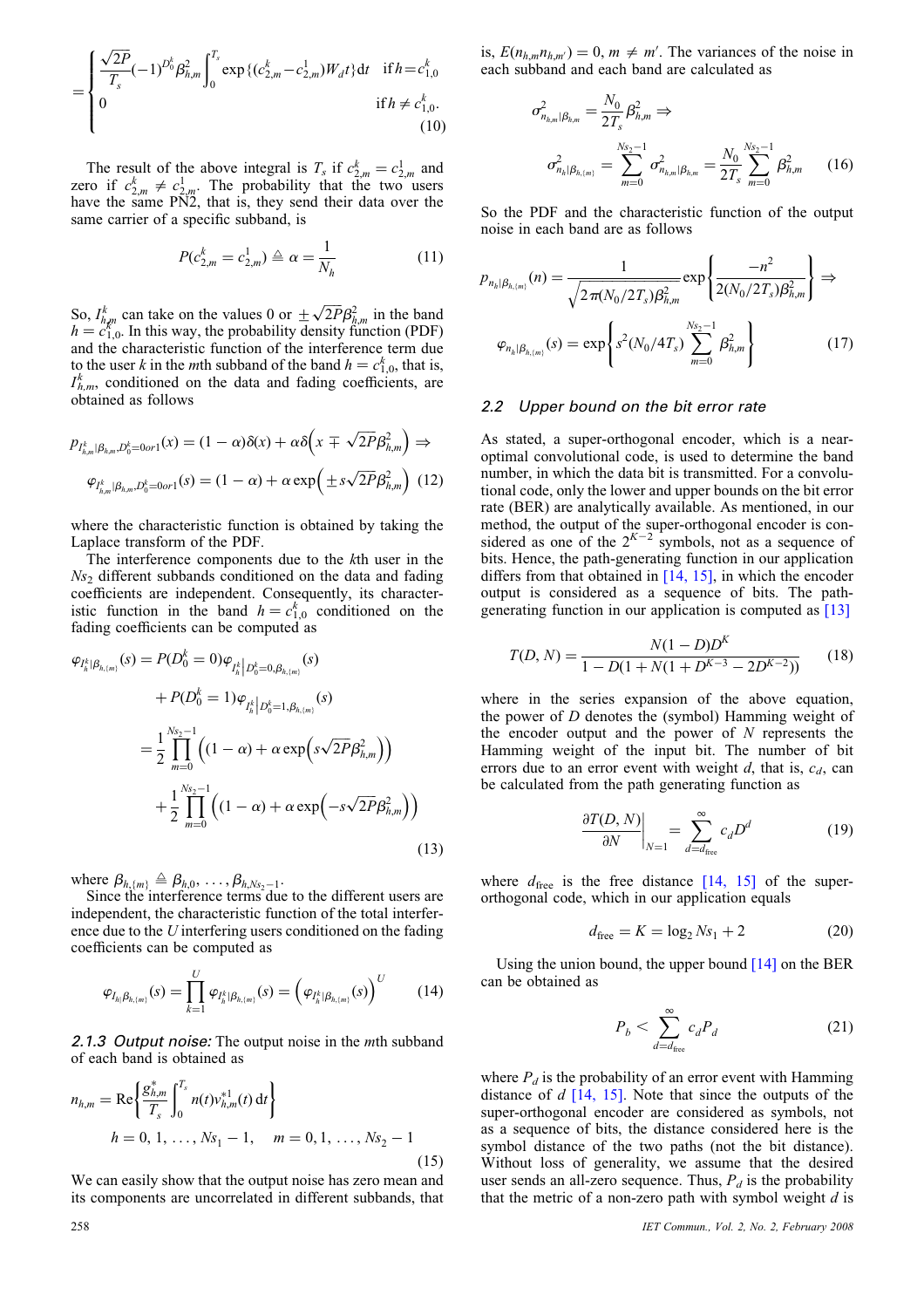larger than that of the all-zero path. So

$$
P_d = \Pr\left\{\sum_{n=1}^d M_{h_n \neq 0} > \sum_{n=1}^d M_{h_n = 0}\right\}
$$
  
= 
$$
\Pr\left\{\sum_{n=1}^d \left(M_{h_n \neq 0} - M_{h_n = 0}\right)\right\} = \Pr\left\{Z = \sum_{n=1}^d Z_n > 0\right\}
$$
(22)

where  $M_{h_n\neq0}$  and  $M_{h_n=0}$  denote the metrics of the branches corresponding to the non-zero and all-zero paths, at the instant of the nth different branches of the two paths, respectively, and

$$
Z_n \triangleq M_{h_n \neq 0} - M_{h_n = 0} \tag{23}
$$

indicates the difference of these branches. Note that the two paths may have a length larger than  $d$ , but they differ in only the d branches. We will explain how to compute the branch metrics using the correlator outputs given in (7) later.

To compute  $P_d$ , we use the Chernoff bound [14, 15] for the hard detector and the Beaulieu series [16] for the soft detector. To this end, we need to calculate the characteristic function of the decision variable  $Z = \sum_{n=1}^{d} Z_n$  in (22), that is,  $\varphi_Z(s)$ . We note that the variables  $Z_n$  s in (23) are independent because they belong to different bit intervals and they also have similar characteristic function. So it suffices to find the characteristic function of one of them. Hence, we can obtain

$$
p(Z = \sum_{n=1}^{d} Z_n) = p(Z_1) * \cdots * p(Z_d)
$$
  

$$
\varphi_Z(s) = \left(\varphi_{Z_n}(s)\right)^d
$$
 (24)

2.2.1 Chernoff bound: According to the Chernoff bound  $[14, 15]$ , for the random variable Z, we have

$$
P(Z>0) < \min_{s>0} \{\varphi_{z}(s)\} \tag{25}
$$

So, from (22) and (24), we obtain an upper bound for  $P_d$  as

$$
P_d \le \min_{s>0} \{ \varphi_Z(s) \} = \left\{ \min_{s>0} \left[ \varphi_{Z_n}(s) \right] \right\}^d \tag{26}
$$

The upper bound  $[14]$  on the BER noting  $(19)$ ,  $(21)$  and  $(26)$ is obtained as

$$
P_b < \sum_{d=K}^{\infty} c_d P_d < \sum_{d=K}^{\infty} c_d \left[ \min_s \varphi_{Z_n}(s) \right]^d
$$
\n
$$
= \frac{\partial T(D, N)}{\partial N} \bigg|_{N=1, D=\min_s \varphi_{Z_n}(s)} \tag{27}
$$
\n
$$
= \frac{D^K}{(1 - 2D)^2} \left( \frac{1 - D}{1 - D^{K-2}} \right)^2 \bigg|_{D=\min_s \varphi_{Z_n}(s)}
$$

2.2.2 Beaulieu series: Another method for the computation of  $P_d$  is to use the Beaulieu series [16]. It is an infinite series for the computation of the cumulative distribution function (CDF) of a random variable using the samples of

IET Commun., Vol. 2, No. 2, February 2008 259

its characteristic function. We have [16]

$$
P_d = P(Z > 0) = \frac{1}{2} + \sum_{m \in N_{\text{odd}}} \frac{2 \operatorname{Im} \{ \varphi_Z(jm w_0) \}}{m \pi},
$$
  

$$
\varphi_Z(s = jm w_0) = \left( \varphi_{Z_n}(jm w_0) \right)^d \quad (28)
$$

where  $N_{\text{odd}}$  is the set of all odd natural numbers, Im{.} stands for the imaginary part,  $\varphi_Z(jmw_0)$  is the characteristic function of Z sampled at  $jmv_0$  and  $\omega_0$  is the sampling rate. Note that with a suitable value of  $\omega_0$ , the series converges rapidly to an acceptable accurate value. Thus, it is enough to consider only the first few terms.

After calculating  $P_d$  for different values of d, an upper bound for the BER can be evaluated using (21), that is,  $P_b < \sum_{d=K}^{\infty} c_d P_d$  where  $c_d$ 's are the coefficients of the Taylor series expansion of  $\partial T(D, N)/\partial N|_{N=1}$  in (19). Note that  $P_d$  decays exponentially with d. So, we need to consider only the first few terms of the above series.

#### 3 Performance evaluation in AWGN channel

As mentioned before, the correlator output in an AWGN channel is computed by setting  $\beta_{j,h,m} = 1$  in the results of the fading channel. Hence, considering (8), (13) and (17), we obtain

$$
S_h = \begin{cases} D_0^1 \sqrt{2P} N s_2 & \text{if } h = c_{1,0}^1, \quad h = 0, 1, \dots, N s_1 - 1 \\ 0 & \text{if } h \neq c_{1,0}^1, \quad (29) \end{cases}
$$
  

$$
\varphi_{I_h|U}(z) = \left[ \frac{1}{2} \left( (1 - \alpha) + \alpha \exp\left(s \sqrt{2P}\right) \right)^{N s_2} \right]^{U} \left( 30 \right)
$$
  

$$
+ \frac{1}{2} \left( (1 - \alpha) + \alpha \exp\left(-s \sqrt{2P}\right) \right)^{N s_2} \right]^{U} \left( 30 \right)
$$
  

$$
\sigma_{n_h}^2 = \frac{N s_2 N_0}{2T_s}, p_{n_h}(n) = \frac{1}{\sqrt{2\pi \sigma_{n_h}^2}} \exp\left\{ \frac{-n^2}{2\sigma_{n_h}^2} \right\}
$$
  

$$
\Rightarrow \varphi_{n_h}(s) = \exp\left\{ s^2 \frac{N s_2 N_0}{4T_s} \right\} \qquad (31)
$$

Using the binomial expansion of (30), a change of variable and taking the inverse Laplace transform, we can show that the PDF of the interference is obtained as

$$
p_{I_h|U}(I) = \sum_{l=-Ns_2U}^{Ns_2U} P_{dis}^U(l)\delta\Big(I - l\sqrt{2P}\Big) \tag{32}
$$

where

 $\mathcal{L}$ 

$$
P_{dis}^{U}(l) \triangleq \left(\frac{\alpha^{N_{s_2}}}{2}\right)^{U} \sum_{k=0}^{U} \sum_{m=0}^{N_{s_2}k} \binom{U}{k}
$$

$$
\times \binom{N_{s_2}k}{m} \binom{N_{s_2}(U-k)}{m-l} \left(\frac{1-\alpha}{\alpha}\right)^{2m-l} \tag{33}
$$

We define the signal-to-noise ratio as the energy of the desired signal to twice that of the variance of the output noise. So, from (29) and (31), we obtain

$$
SNR = \frac{Ns_2 T_s P}{N_0}
$$
 (34)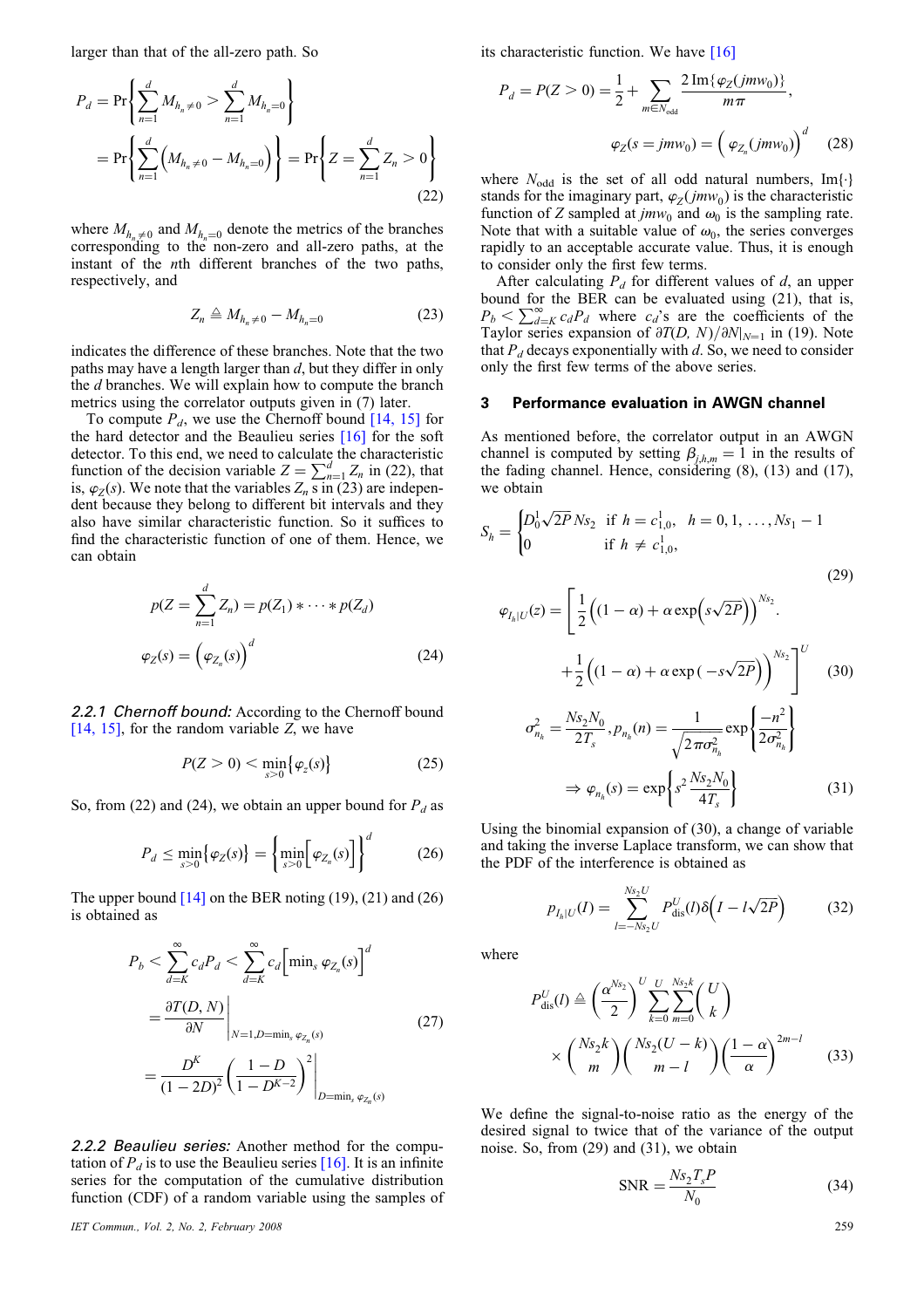PDF of the correlator output. Without loss of generality, we assume that the desired user sends its data in the band  $h = (c_1^1 \Delta = 0)$ . Hence, in the band  $h \neq 0$ , in which we assume that there are  $U_1$  independent interferers, the output of the correlator is  $\overline{R}_{h \neq 0} \Delta R_{h \neq 0}^1 = I_{h|U_1} + n_h$ . Noting that the noise and interference are independent, the PDF of the correlator output considering (31) and (32) is

$$
p_{(R_{h\neq 0}=I+n)|U_1}(R) = p_{I|U_1}(R) * p_n(R),
$$
  
= 
$$
\sum_{l=-Ns_2U_1}^{Ns_2U_1} P_{dis}^{U_1}(l)
$$
  

$$
\times p_n(R - l\sqrt{2P}), h \neq 0
$$
 (35)

where \* represents the convolution,  $p_{n_h}(\cdot) \sim N(0, \sigma_{n_h}^2)$ denotes the PDF of the noise component, which is Gaussian with a zero mean and variance  $\sigma_{n_h}^2$  given in (31) and  $P_{\text{dis}}^{U_1}(l)$  is given in (33).

In the band  $h = (c_1^1 \triangleq 0)$ , in which the desired user sends its data, if we assume that there are  $U_0$  interferers, the correlator output is  $R_{h=0} \triangleq R_{h=0}^1 = S_{h=0} D_0^1 = 0 + I_h U_0 + n_h$ . Thus the PDF of the output is obtained as  $(35)$  shifted by Thus the PDF of the output is obtained<br> $Ns_2\sqrt{2P}$  (the effect of the desired user)

$$
p_{(R_{h=0}=S+I+n)|U_0}(R) = \sum_{l=-Ns_2U_0}^{Ns_2U_0} P_{dis}^{U_0}(l)p_n
$$
  
 
$$
\times \left(R - (l + Ns_2\sqrt{2P})\right), \quad h = (c_1^1 \triangleq 0) \quad (36)
$$

Next, we consider two kinds of decoding before the Viterbi algorithm, that is, hard and soft detectors.

## 3.1 Performance of the hard detector

In this decoding, the correlator output is compared with two threshold levels and then one of the values  $-1$ , 0 or 1 is assigned as

$$
r_{j,h} = \begin{cases} +1 & R_{j,h} \ge \text{thr}, \\ 0 & -\text{thr} \le R_{j,h} \le \text{thr}, \\ -1 & R_{j,h} \le -\text{thr}, \end{cases} \quad \text{thr} = \frac{Ns_2\sqrt{2P}}{2} \quad (37)
$$

where the value thr has been chosen based on the correlator output due to the desired user (29). The above values are then used to calculate the branch metrics of the hard input decoder (Viterbi algorithm) of the underlying convolutional code as follows. In the trellis diagram, at the jth bit interval, for the branches with the output symbol  $h$  and input bit  $0$ , we use the value of  $r_{j,h}$  as the metric, whereas for the branches with the output symbol  $h$  and input bit 1, we use the negative of  $r_{i,h}$  as the metric, that is

$$
M_h = \begin{cases} r_{j,h} & \text{if } D_j^1 = 0, \text{ output symbol } = h \\ -r_{j,h} & \text{if } D_j^1 = 1, \text{ output symbol } = h \end{cases}
$$
 (38)

We observe from (37) and (38) that  $Z_n = M_{h \neq 0} - M_{h=0}$ defined in (23) takes on one of the values  $-2$ ,  $-1$ , 0, 1 or 2. So, its PDF and characteristic function are as follows

$$
P_{Z_n}(x) = P_{-2}\delta(x+2) + P_{-1}\delta(x+1) + P_0\delta(x) + P_1\delta(x-1) + P_2\delta(x-2)
$$
\n(39)

$$
\varphi_{Z_n}(s) = P_{-2}e^{-2s} + P_{-1}e^{-s} + P_0 + P_1e^{s} + P_2e^{2s} \tag{40}
$$

where  $P_i \triangleq P(Z_n = i)$ 

We define  $P(M_{h\neq 0}, M_{h=0}|0, 1)$  as the joint probability of the branch metrics of the non-zero path  $(M_{h\neq 0})$  and zero path  $(M_{h=0})$  with the condition that in the band corresponding to the non-zero path, the data are not sent and in the band corresponding to the zero path, the data bit is sent. Note that 0 and 1 in  $P(M_{h\neq0}, M_{h=0}|0, 1)$  stand for not sending data in the band  $h \neq 0$  and sending data in the band  $h = 0$ , respectively. Then, we can compute  $P_i = P(M_{h \neq 0} - M_{h=0} = i | 0, 1)$  as follows

$$
P_{-2} = P(M_{h \neq 0} - M_{h=0} = -2|0, 1) = P(M_{h \neq 0}
$$
  
= -1,  $M_{h=0} = 1|0, 1) \triangleq P(-1, 1|0, 1)$   
 $P_{-1} = P(-1, 0|0, 1) + P(0, 1|0, 1), \quad P_0 = P(1, 1|0, 1)$   
 $+ P(-1, -1|0, 1) + P(0, 0|0, 1)$   
 $P_1 = P(1, 0|0, 1) + P(0, -1|0, 1), P_2 = P(1, -1|0, 1)$   
(41)

Note that  $P(M_{h\neq 0}, M_{h=0}|0, 1) \neq P(M_{h\neq 0}|0)P(M_{h=0}|1),$ that is, the variables  $M_{h\neq0}$ [0] (the branch metric of the non-zero path conditioned on not sending data in the band  $h \neq 0$ ) and  $M_{h=0}$ |1 (the branch metric of the zero path conditioned on sending data in the band  $h = 0$ ) are not independent. Because if there are  $U_0$  and  $U_1$  interfering users in the bands corresponding to the zero and non-zero branches, respectively, then  $U_0$  and  $U_1$  must satisfy  $U_0 + U_1 \leq N_u - 1$  ( $N_u$  is the number of users), which makes the above two variables dependent. But, conditioned on  $U_0$  and  $U_1$ , they will be independent, that is,  $P(M_{h\neq 0}, M_{h=0}|0, 1, U_1, U_0) = P(M_{h\neq 0}|0, U_1)P(M_{h=0}|1,$  $U_0$ ). So, we can use the above conditional probability to find  $P_i = P(Z_n = i)$ . For example, for  $P_{-2}$ , we have

$$
P_{-2} = \sum_{U_1=0}^{N_u-1} \sum_{U_0=0}^{N_u-1-U_1} P(M_{h \neq 0} = -1 | 0, U_1)
$$
  
\n
$$
P(M_{h=0} = 1 | 1, U_0) P(U_1, U_0)
$$
\n(42)

where  $P(U_1, U_0)$  is the probability of having  $U_1$  and  $U_0$ interfering users in the bands  $h \neq 0$  and  $h = 0$ , respectively. It can be obtained as

$$
P(U_1, U_0) = {N_u - 1 \choose U_1} {N_u - 1 - U_1 \choose U_0} \left(\frac{1}{Ns_1}\right)^{U_1} \times \left(\frac{1}{Ns_1}\right)^{U_0} \left(1 - \frac{2}{Ns_1}\right)^{N_u - 1 - U_1 - U_0} \tag{43}
$$

where  $1/Ns_1$  is the probability that two users send their data in the same band

$$
p(c_1^k = c_1^1) = \frac{1}{Ns_1}
$$
 (44)

Considering (37) and (38), the conditional probability  $P(M_{h\neq 0} = -1|0, U_1)$  is computed as

$$
P(M_{h\neq0} = -1|0, U_1) = P\{\text{input bit of non-zero branch}
$$
  
= 0 and  $(R_{h\neq0} < -\text{thr} \Rightarrow r_{h\neq0} = -1)\}\$   
+ P\{\text{input bit of non-zero branch}  
= 1 and  $(R_{h\neq0} > \text{thr} \Rightarrow r_{h\neq0} = 1)\}\$   
=  $\frac{1}{2} \int_{-\infty}^{-\text{thr}} f_{(R_{h\neq0} = I + n)|U_1}(R) dR$   
+  $\frac{1}{2} \int_{\text{thr}}^{\infty} f_{(R_{h\neq0} = I + n)|U_1}(R) dR$  (45)

260 IET Commun., Vol. 2, No. 2, February 2008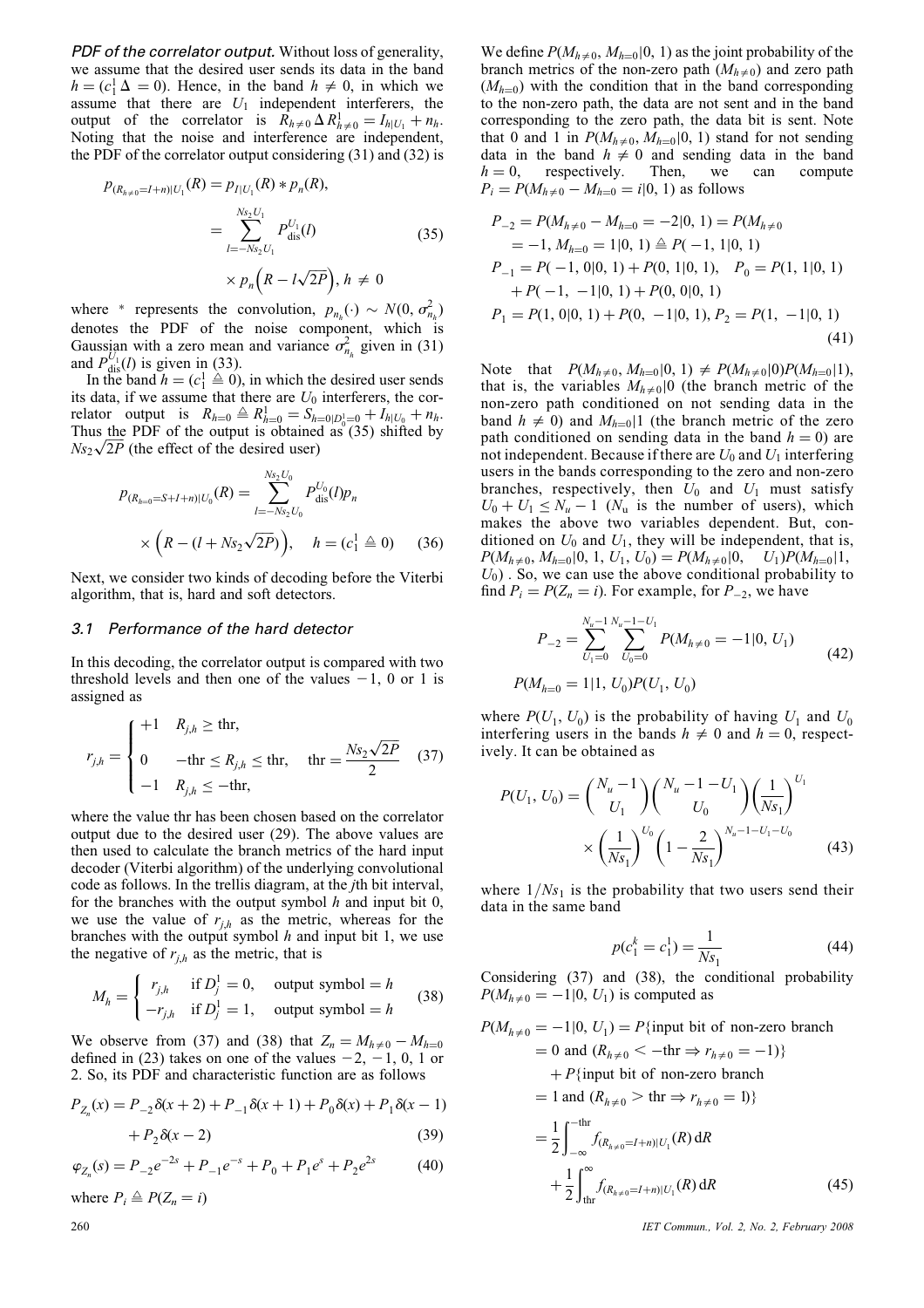However, for  $P(M_{h=0} = 1 | 1, U_0)$ , since we know that the input bit is zero in the zero path,

$$
P(M_{h=0} = 1|1, U_0) = P\{R_{h=0} > \text{thr} \Rightarrow r_{h=0} = 1\}
$$
  
= 
$$
\int_{\text{thr}}^{\infty} f_{(R_{h=0} = S + I + n)|U_0}(R) dR
$$
 (46)

Hence, we can compute  $P_{-2}$  noting (36), (45) and (46) as

$$
P_{-2} = \sum_{U_1=0}^{N_u-1} \sum_{U_0=0}^{N_u-1-U_1} \left[ \sum_{l=-Ns_2 U_1}^{Ns_2 U_1} P_{\text{dis}}^{U_1}(l) \times \left\{ 1 - Q \left( \left( -\frac{1}{2} + \frac{l}{Ns_2} \right) \sqrt{2 \text{SNR}} \right) \right\} \right] + Q \left( \left( \frac{1}{2} + \frac{l}{Ns_2} \right) \sqrt{2 \text{SNR}} \right) \right]
$$
  
 
$$
\times \left[ \sum_{l=-Ns_2 U_0}^{Ns_2 U_0} P_{\text{dis}}^{U_0}(l) \left\{ 1 - Q \left( \left( \frac{1}{2} + \frac{l}{Ns_2} \right) \right) \times \sqrt{2 \text{SNR}} \right\} \right] P(U_1, U_0) \qquad (47)
$$

where  $Q(u) = (1/\sqrt{2\pi}) \int_u^{\infty} \exp(-x^2/2) dx$ 

Similarly, we can compute  $P_{-1}$ ,  $P_0$ ,  $P_1$  and  $P_2$ . Then,  $\varphi_{Z_n}(s)$  is obtained from (40). Next, we compute  $\min_s (\varphi_{Z_n}(s))$  numerically. Finally,  $P_b$  is calculated from (27).

## 3.2 Performance of the soft detector

In this case, the output of the correlator is directly applied to the Viterbi algorithm. That is, the metric assigned at the jth bit interval to the branches with the output symbol of  $h$  in the trellis diagram, that is,  $M_{j,h}$ , is equal to

$$
M_{j,h} = R_{j,h} \tag{48}
$$

The characteristic function of the correlator output in the band  $h \neq 0$  noting (30) and (31), and considering the fact that the noise and interference terms are independent, is obtained as

$$
\varphi_{R_{h\neq 0}|U_1}(s) = \varphi_{I_h|U_1}(s)\varphi_{n_h}(s)
$$
  
=  $\left[\frac{1}{2}((1-\alpha) + \alpha \exp(s\sqrt{2P}))^{Ns_2}\right]$   
+  $\frac{1}{2}((1-\alpha) + \alpha \exp(-s\sqrt{2P}))^{Ns_2}\right]^{U_1}$   
 $\exp\left\{s^2 \frac{Ns_2N_0}{4T_s}\right\}$  (49)

where, as mentioned before,  $U_1$  is the number of interfering users in the band  $h \neq 0$ . In the band  $h = 0$ , in which the desired user sends its data, the characteristic function will be

$$
\varphi_{R_{h=0}|U_0}(s) = \left[\frac{1}{2}\left((1-\alpha) + \alpha \exp(s\sqrt{2P})\right)^{N_{S_2}} + \frac{1}{2}\left((1-\alpha) + \alpha \exp(-s\sqrt{2P})\right)^{N_{S_2}}\right]^{U_0} \times \exp\left\{s^2 \frac{Ns_2N_0}{4T_s}\right\} \cdot \exp\left\{sNs_2\sqrt{2P}\right\}
$$
(50)

IET Commun., Vol. 2, No. 2, February 2008 261

where the third term in the above equation is the effect of the desired user's signal and  $U_0$ , as before, denotes the number of interfering users in the band  $h = 0$ .

Considering  $Z_n = M_{h \neq 0} - M_{h=0} = R_{h \neq 0} - R_{h=0}$  and the discussions of the previous section, the conditional and unconditional characteristic functions  $Z_n$  are obtained as

$$
p_{Z_n|U_0, U_1}(r) = p_{R_{h \neq 0}|U_1}(r) * p_{R_{h=0}|U_0}(-r)
$$
  
\n
$$
\varphi_{Z_n|U_0, U_1}(s) = \varphi_{R_{h \neq 0}|U_1}(s) \varphi_{R_{h=0}|U_0}(-s)
$$
(51)  
\n
$$
\varphi_{Z_n}(s) = \sum_{U_1=0}^{N_u-1} \sum_{U_0=0}^{N_u-1-U_1} \varphi_{R_{h \neq 0}|U_1}(s) \varphi_{R_{h=0}|U_0}(-s) P(U_1, U_0)
$$
  
\n(52)

Next, we obtain  $\varphi_Z(s)$  from (24) as  $\varphi_Z(s) = (\varphi_{Z_n}(s))^d$ . Then, we can compute the upper bound on the BER using the Beaulieu series, that is, (28) and (21).

## 4 Performance analysis in fading channel

In the fading channel, we consider a soft decision before the Viterbi decoding. The characteristic function of the receiver output in the band  $h \neq 0$  noting (13), (14) and (17) is computed as

$$
\varphi_{R_{h\neq 0}|U_1, \beta_{h\neq 0, \{m\}}}(s) = \varphi_{I_h|U_1, \beta_{h\neq 0, \{m\}}}(s) \varphi_{n_h| \beta_{h\neq 0, \{m\}}}(s)
$$
\n
$$
= \left(\frac{1}{2} \prod_{m=0}^{N_{S_2}-1} \left[ (1-\alpha) + \alpha \exp(-s\sqrt{2P}\beta_{h\neq 0, m}^2) \right] + \frac{1}{2} \prod_{m=0}^{N_{S_2}-1} \left[ (1-\alpha) + \alpha \exp(s\sqrt{2P}\beta_{h\neq 0, m}^2) \right] \right)^{U_1}
$$
\n
$$
\times \exp \left\{ s^2 \frac{N_0}{4T_s} \sum_{m=0}^{N_{S_2}-1} \beta_{h\neq 0, m}^2 \right\} \tag{53}
$$

where  $\beta_{h,\{m\}} \triangleq \beta_{h,0}, \ldots, \beta_{h,N_{s_2-1}}$ . In the band  $h = 0$ , in which the desired user sends its data, the conditional characteristic function is easily computed as

$$
\varphi_{R_{h=0}|U_0, \beta_{h=0,(m)}}(s) = \left(\frac{1}{2} \prod_{m=0}^{N_{s_2-1}} \left[ (1-\alpha) + \alpha \exp(-s\sqrt{2P}\beta_{h=0,m}^2) \right] + \frac{1}{2} \prod_{m=0}^{N_{s_2-1}} \left[ (1-\alpha) + \alpha \exp(s\sqrt{2P}\beta_{h=0,m}^2) \right] \right)^{U_0}
$$
  
×  $\exp\left\{ s^2 \frac{N_0}{4T_s} \sum_{m=0}^{N_{s_2-1}} \beta_{h=0,m}^2 \right\} \exp\left\{ s\sqrt{2P} \sum_{m=0}^{N_{s_2-1}} \beta_{h=0,m}^2 \right\}$  (54)

Considering the discussions of the previous section and (51), the unconditional characteristic function is obtained as

$$
\varphi_{Z_n}(s) = \sum_{U_1=0}^{N_u-1} \sum_{U_0=0}^{N_u-1-U_1} \left( \int \varphi_{R_{h\neq 0}|U_1, \beta_{h\neq 0,m}}(s) \times p\left(\beta_{h\neq 0, \{m\}}\right) d\left(\beta_{h\neq 0, \{m\}}\right) \right)
$$

$$
\times \left( \int \varphi_{R_{h=0}|U_0, \beta_{h=0, \{m\}}}(-s) \times p\left(\beta_{h=0, \{m\}}\right) d\left(\beta_{h=0, \{m\}}\right) \right) P(U_1, U_0) \qquad (55)
$$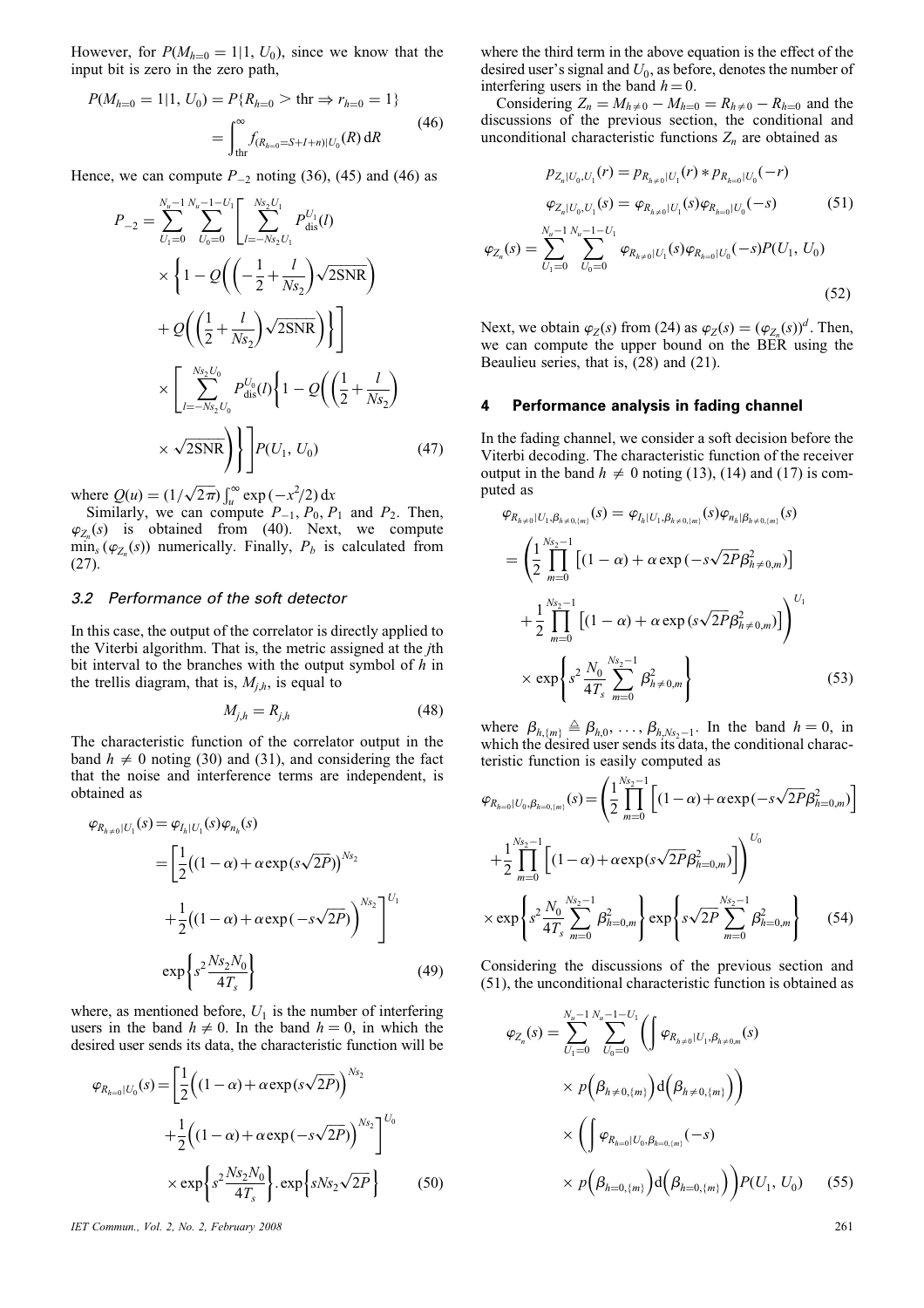In the appendix, we have shown that the result of the second integral in (55) is

$$
\int \varphi_{R_{h=0}|U_0, \beta_{h=0,(m)}}(s)p(\beta_{h=0,\{m\}})d(\beta_{h=0,\{m\}})
$$
\n
$$
= \left(\frac{1}{2}\right)^{U_0} \sum_{k=0}^{U_0} {U_0 \choose k} \left(\frac{\sum_{l=0}^k \sum_{l=0}^{U_0-k} {k \choose l} {U_0 - k \choose l}}{\times (1 - \alpha)^{l+l'} \alpha^{U_0 - l - l'} \choose 1} \times \frac{1}{\left\{-s^2(N_0\sigma^2/4T_s) + s\sigma^2\sqrt{2P}\right\} \times (U_0 - 2k + l - l' + 1) + 1\}}
$$
\n(56)

Similarly, the first integral in (55) is computed as

$$
\left(\int \varphi_{R_{h\neq 0}|U_1, \beta_{h\neq 0, \{m\}}}(s)p\left(\beta_{h\neq 0, \{m\}}\right)d\left(\beta_{h\neq 0, \{m\}}\right)\right)
$$
\n
$$
=\left(\frac{1}{2}\right)^{U_1} \sum_{k=0}^{U_1} \left(\begin{array}{c} U_1 \\ k \end{array}\right) \left(\begin{array}{c} \sum_{l=0}^k \sum_{l'=0}^{U_1-k} \binom{k}{l} \binom{U_1-k}{l'}\\ \times (1-\alpha)^{l+l'} \alpha^{U_1-l-l'}\\ \times \frac{1}{(-s^2(N_0\sigma^2/4T_s) + s\sigma^2\sqrt{2P}}\\ \times (U_1-2k+l-l')+1) \end{array}\right]^{Ns_2}
$$
\n(57)

Therefore by replacing (56) and (57) in (55),  $\varphi_{Z_n}(s)$  can be found. Noting that  $Z_n$ s are independent and identical variables,  $\varphi_Z(s) = (\varphi_{Z_n}(s))^d$ . Next, we can compute  $P_d$  from the Beaulieu series, that is, (28), and then the upper bound on the BER can be computed from (21).

For the fading channel, we define the average SNR from (8) and (16) as

$$
\gamma_b = E_{\beta_{(m)}} \left( \frac{S^2}{2 \operatorname{Var}(n_h)} \right) = \frac{P N s_2 T_s \sigma^2}{N_0} \tag{58}
$$

where  $E_y(x)$  denotes the expectation of x over the variable y.



Fig. 2 Performance of the proposed method, the uncoded MC-FH [1] and the coded system of [2] against the number of users in AWGN channel,  $Ns_1 = 8$ ,  $Ns_2 = 2$ ,  $N_h = 16$ , and  $SNR = 12 dB$ 



Fig. 3 Performance of the proposed method and the coded MC-FH-CDMA system [2] against the SNR in AWGN channel,  $Ns_1 = 8$ ,  $Ns_2 = 2$ ,  $N_h = 16$ , and  $N_u = 15$ 

## 5 Numerical results

In this section, we present some numerical results based on the analytical evaluations derived in the previous sections and computer simulations. For comparison, we have also evaluated the performance of the uncoded MC-FH system [1] and the coded scheme introduced in [2].

For fair comparison, the three systems must have the same processing gain, signal-to-noise ratio and coding gain (for the coded schemes). Therefore we use the parameters  $Ns_1 = 8$ ,  $Ns_2 = 2$  and  $N_h = 16$  which result in the processing gain 256 and coding gain  $d_{\text{free}} = 5$ .

Fig. 2 shows the performance of the proposed method, the uncoded MC-FH system [1] and the coded scheme of [2] against the number of users in an AWGN channel for the same processing gain of 256 and  $SNR = 12$  dB. It is observed that the new method significantly outperforms the uncoded MC-FH method proposed in [1] and the coded method of [2]. As an example, to reach the BER of  $10^{-4}$ , the number of users is 3 for the uncoded MC-FH [1] and 15 for the coded method of [2], whereas it is



Fig. 4 Performance of the proposed method and the coded MC-FH-CDMA system [2] in fading channel  $Ns_1 = 8$ ,  $Ns_2 = 2$ ,  $N_h = 16$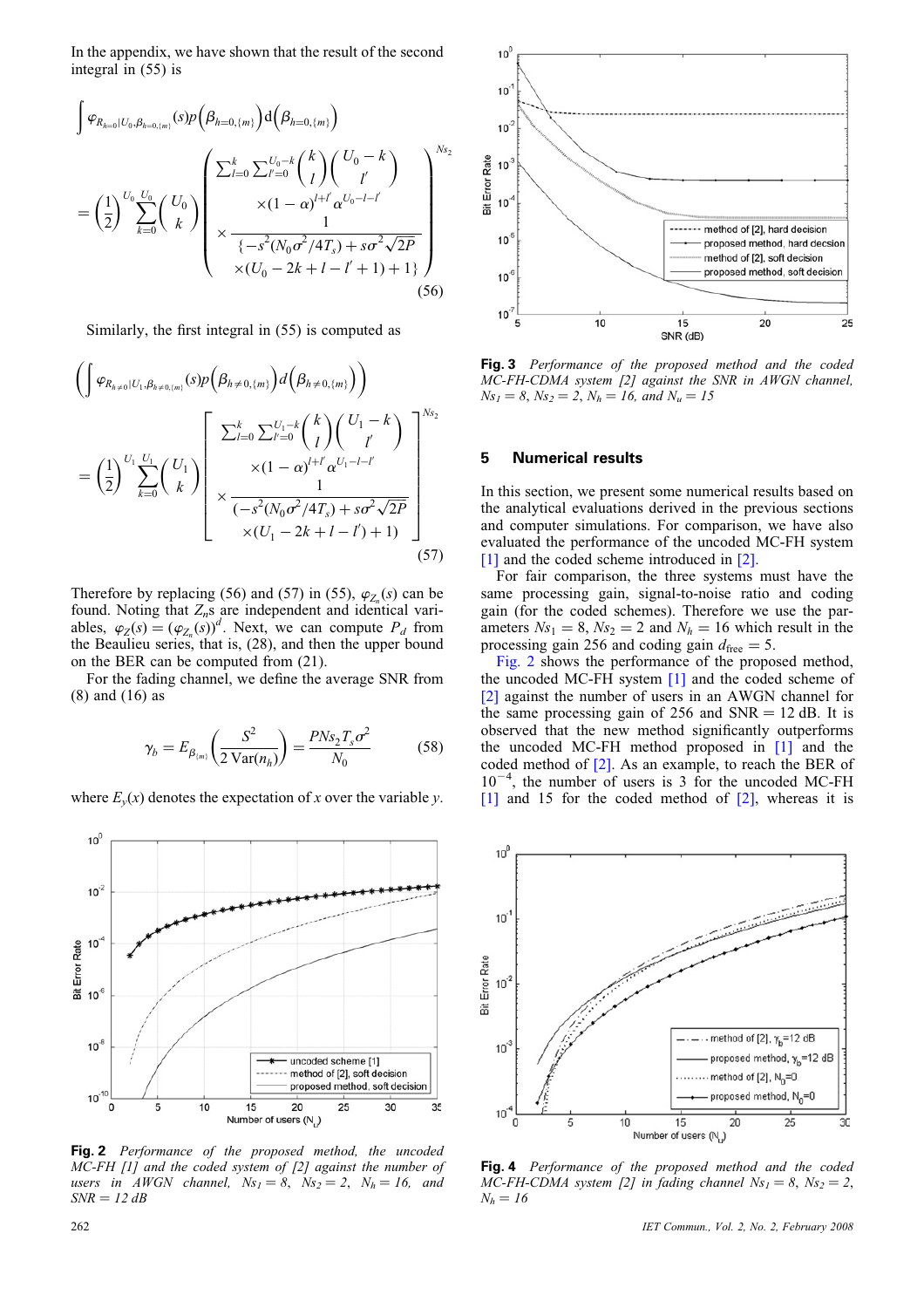

Fig. 5 Performance of the proposed method against the number of users for the constant processing gain 256, and different values of Ns<sub>1</sub>, Ns<sub>2</sub>, and N<sub>h</sub> in fading channel,  $N_0 = 0$ 

about 28 for the proposed method, which shows a great improvement.

In Fig. 3, we have plotted the performance of the proposed method and the method of [2] against the SNR in an AWGN channel for both hard and soft decisions, where the number of users is set equal to 15. It is observed that the proposed method with the soft decision works the best. We also note that in the two coded methods, the soft decision outperforms the hard decision.

Fig. 4 shows the effect of the fading channel on the performance of the proposed system and the method of [2] in noiseless ( $N_0 = 0$ ) and noisy ( $\gamma_b = 12$  dB) channels. We again observe that our method outperforms the coded method introduced in [2].

In Fig. 5, we have demonstrated the effect of the parameters  $Ns_1$ ,  $Ns_2$  and  $N_h$  on the performance of the proposed system in a fading channel for the constant processing gain 256. It is realised that for constant  $Ns_2 = 2$ , the performance improves by increasing  $N_{s_1}$  and decreasing  $N_h$ . The reason is that the coding gain  $(K = \log_2 Ns_1 + 2)$  increases. Also, for constant  $N_{S_1} = 8$ , the system works better by increasing



Fig. 6 Performance of the proposed method using the analytical and simulation evaluations for fading channel, processing gain 256,  $Ns_1 = 4$ ,  $Ns_2 = 4$ , and  $N_h = 16$ 

IET Commun., Vol. 2, No. 2, February 2008 263

 $Ns_2$  and decreasing  $N_h$ . As stated before, in our method, the carriers hop in a bandwidth smaller than those of  $[1, 2]$ , which is also another advantage.

Fig. 6. compares the analytical and simulation results for the proposed method. It is observed that the simulation results confirm the analytical evaluations. Note that the analytical results show the upper bound on the BER while the simulation results demonstrate the exact BER.

## 6 Conclusions

We have considered an internally coded multiple access MC-FH-CDMA technique. We have analysed the performance of the correlator receiver followed by the Viterbi decoder with hard and soft inputs in an AWGN channel and with a soft input in a fading channel. We have obtained the upper bound on the BER using the Chernoff bound and the Beaulieu series. It has been shown that the proposed method significantly outperforms the conventional uncoded MC-FH-CDMA and its coded scheme and it supports a larger number of users for a specific BER, whereas the new method does not require any extra bandwidth compared with the uncoded and coded MC-FH-CDMA systems. We have observed that the soft decision has better performance than the hard decision. It has also been realised that for the constant processing gain, the performance of the proposed method improves for higher values of  $Ns_1$  because of the increment of the coding gain by  $Ns_1$ . An important advantage of the proposed method is that the carriers hop in a bandwidth which is  $Ns_1$  times smaller than that of the previously presented coded and uncoded MC-FH systems, which makes our system more practical and coherent detection more feasible. We have also shown that the simulation results confirm the analytical evaluations.

#### 7 Acknowledgment

The authors would like to thank Ms. Mona Fathollahi for her help in providing part of the numerical results.

#### 8 References

- Lance, E., and Kaleh, G.K.: 'A diversity scheme for a phase-coherent frequency-hopping spread-spectrum system', IEEE Trans. Commun., 1997, 45, (9), pp. 1123–1129
- Ebrahimi, M., and Nasiri-Kenari, M.: 'Performance analysis of multicarrier frequency-hopping (MC-FH) code division multicarrier frequency-hopping (MC-FH) code division multiple-access system: uncoded and coded schemes', IEEE Trans. Veh. Technol., 2004, 53, (4), pp. 968-981
- 3 Shin, O.S., and Lee, K.B.: 'Performance comparison of FFH and MCFH spread-spectrum systems with optimum diversity combining in frequency-selective Rayleigh fading channels', IEEE Trans. Commun., 2001, 49, (3), pp. 409 –416
- 4 Yee, N., Linnartz, J.-P., and Fettweiss, G.: 'Multicarrier CDMA in indoor wireless radio networks'. Proc. IEEE PIMRC'93, Japan, September 1993, pp. 109–113
- 5 Hong, C., and Yang, G.: 'Multicarrier FH codes for multicarrier FH-CDMA wireless systems', IEEE Trans. Commun., 2000, 48, (10), pp. 1626– 1630
- Yang, L., and Hanzo, L.: 'Slow frequency-hopping multicarrier DS-CDMA for transmission over Nakagami multipath fading channels', IEEE J. Sel. Areas Commun., 2001, 19, (7), pp. 1211– 1221
- 7 Wang, J., and Huang, H.: 'Multicarrier DS/SFH-CDMA systems,', IEEE Trans. Veh. Technol., 2002, 51, (5), pp. 867– 876
- 8 Xiaodong, C., Shengli, Z., and Giannakis, G.B.: 'Group-orthogonal multicarrier CDMA,', IEEE Trans. Commun., 2004, 52, (1), pp. 90–99
- 9 Yang, L., and Hanzo, L.: 'Performance of fractionally spread multicarrier CDMAin AWGN as well as slow and fast Nakagami-m fading channels', IEEE Trans. Vehi. Technol., 2005, 54, (5), pp. 1817–1827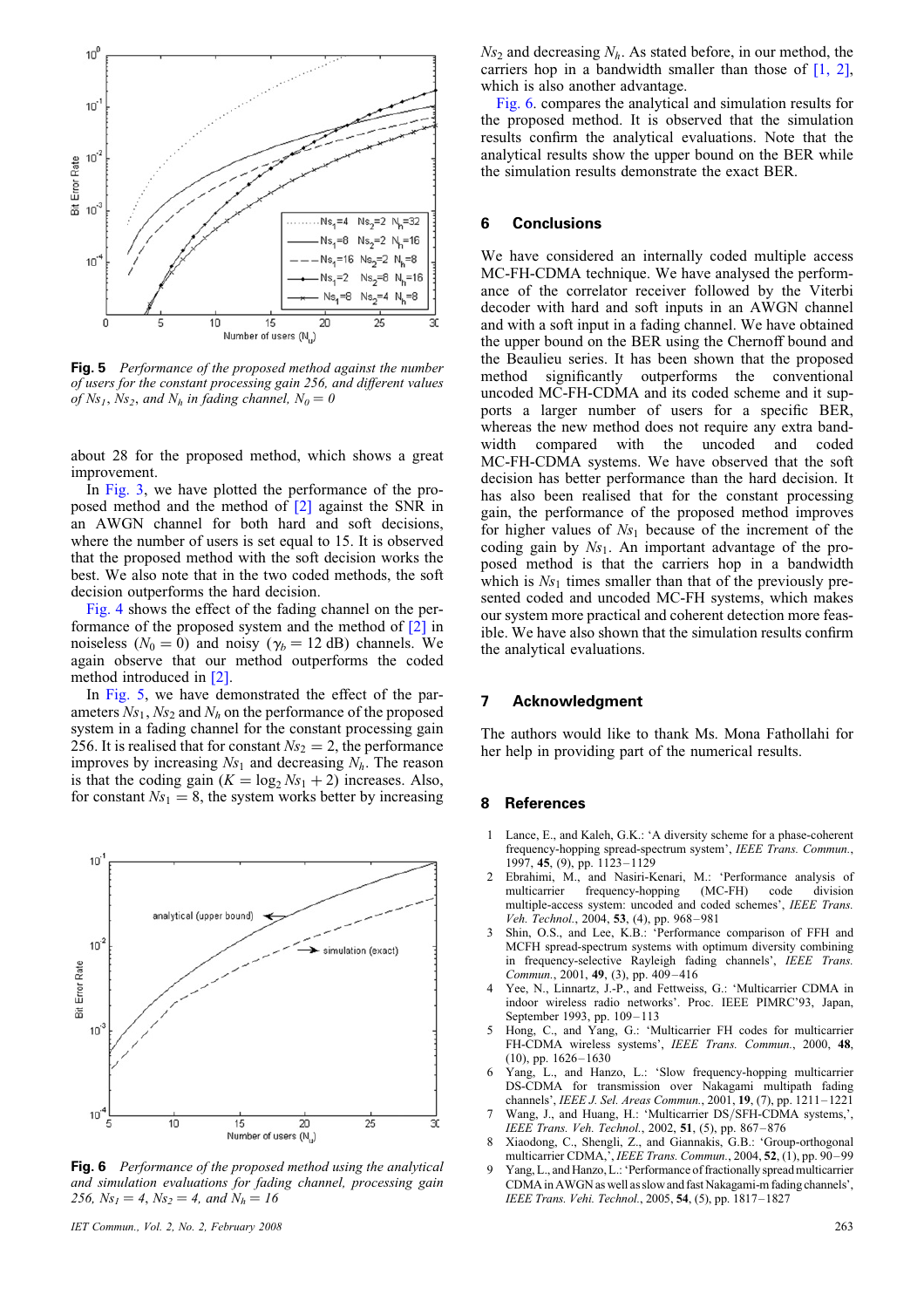- 10 Hombs, B., and Lehrnerts, J.S.: 'Multiple-access interference suppression for MC-CDMA by frequency-domain oversampling', IEEE Trans. Commun., 2006, 53, (4), pp. 677 –686
- 11 Nikjah, R., and Nasiri-Kenari, M.: 'Unified performance analysis of several multicarrier spread-spectrum multiple-access systems in correlated Rayleigh fading channels'. Proc. IEEE MWCN, Sweden, 2002, pp. 505– 509
- 12 Nikjah, R., and Nasiri-Kenari, M.: 'Unified multiple-access performance analysis of several multi-rate multicarrier spread-spectrum multiple-access systems'. Proc. IEEE VTC, USA, 2004, pp. 424–429
- 13 Nezampour, A., Nasiri-Kenari, M., and Shayesteh, M.G.: 'Internally coded TH-UWB-CDMA system and its performance evaluation', IET (IEE) Commun., 2007, 1, (2), pp. 225–232
- 14 Viterbi, A.J.: 'CDMA: principles of spread-spectrum communications' (Addison-Wesley Publication Co., 1995)
- 15 Wicker, S.B.: 'Error control systems for digital communication and storage' (Prentice-Hall, Englewood Cliffs, NJ, 1995)
- 16 Beaulieu, N.C.: 'An infinite series for the computation of the complementary probability density function of a sum of independent random variables and its application to the sum of Rayleigh random variables', IEEE Trans. Commun., 1990, 38, pp. 1463-1474

## 9 Appendix

## 9.1 Calculation of the integrals in (55)

Here, we compute the integrals in (55). Since the effect of the fading coefficients appears as  $\beta_{h,m}^2$  in the equations, by a change of variable, we conclude that  $\lambda_{h,m} = \beta_{h,m}^2$  has exponential distribution as

$$
p_{\lambda_{j,m}}(\lambda) = \frac{1}{\sigma^2} \exp\left(-\frac{\lambda}{\sigma^2}\right); \quad \lambda_{h,m} = \beta_{h,m}^2; \quad E(\beta_{h,m}^2) = \sigma^2
$$
\n(59)

We first consider the second integral in (55)

$$
\left(\int \varphi_{R_{h=0}|U_1,\beta_{h=0,(m)}}(-s)p\left(\beta_{h=0,\{m\}}\right)d\left(\beta_{h=0,\{m\}}\right)\right) =
$$
\n
$$
\int_0^\infty \cdots \int_0^\infty \left(\frac{1}{2}\prod_{m=0}^{N_{s_2-1}}(1-\alpha) + \alpha \exp(-s\sqrt{2P}\lambda_{h=0,m})\right) + \frac{1}{2}\prod_{m=0}^{N_{s_2-1}}(1-\alpha) + \alpha \exp(s\sqrt{2P}\lambda_{h=0,m})\right)^{U_0}
$$
\n
$$
\cdot \exp\left\{s^2 \frac{N_0}{4T_s} \sum_{m=0}^{N_{s_2-1}} \lambda_{h=0,m}\right\} \exp\left\{-s\sqrt{2P} \sum_{m=0}^{N_{s_2-1}} \lambda_{h=0,m}\right\}
$$
\n
$$
\times \frac{1}{(\sigma^2)^{N_{s_2}}} \exp\left\{-\frac{1}{\sigma^2} \sum_{m=0}^{N_{s_2-1}} \lambda_{h=0,m}\right\} d\lambda_{h=0,0} \cdots d\lambda_{h=0,m}
$$
\n
$$
\cdots d\lambda_{h=0,N_{s_2-1}} \tag{60}
$$

We use the binomial expansion of the first term of the integral, which results in

$$
\left(\frac{1}{2}\prod_{m=0}^{N_{S_2}-1}\left[(1-\alpha)+\alpha\exp\left(s\sqrt{2P}\lambda_{h=0,m}\right)\right]\right) + \frac{1}{2}\left[\prod_{m=0}^{N_{S_2}-1}\left(1-\alpha\right)+\alpha\exp\left(-s\sqrt{2P}\lambda_{h=0,m}\right)\right]\right)^{U_0}
$$

$$
= \left(\frac{1}{2}\right)^{U_{0}} \sum_{k=0}^{U_{0}} \binom{U_{0}}{k} \left\{\prod_{m=0}^{N_{S_{2}}-1} \left[(1-\alpha) + \alpha \exp\left(s\sqrt{2P}\lambda_{h=0,m}\right)\right]\right\}^{k}
$$
  
\n
$$
\times \left\{\prod_{m=0}^{N_{S_{2}}-1} \left[(1-\alpha) + \alpha \exp\left(-s\sqrt{2P}\lambda_{h=0,m}\right)\right]\right\}^{U_{0}-k}
$$
  
\n
$$
= \left(\frac{1}{2}\right)^{U_{0}} \sum_{k=0}^{U_{0}} \binom{U_{0}}{k} \prod_{m=0}^{N_{S_{2}}-1} \left[(1-\alpha) + \alpha \exp\left(-s\sqrt{2P}\lambda_{h=0,m}\right)\right]^{U_{0}-k}
$$
  
\n
$$
\times \left(s\sqrt{2P}\lambda_{h=0,m}\right)\right]^{k} \left[(1-\alpha) + \alpha \exp\left(-s\sqrt{2P}\lambda_{h=0,m}\right)\right]^{U_{0}-k}
$$
  
\n
$$
= \left(\frac{1}{2}\right)^{U_{0}} \sum_{k=0}^{U_{0}} \binom{U_{0}}{k} \prod_{m=0}^{N_{S_{2}}-1} \left\{\sum_{l=0}^{k} \binom{k}{l} (1-\alpha)^{l} \alpha^{k-l}
$$
  
\n
$$
\times \exp\left(s(k-l)\sqrt{2P}\lambda_{h=0,m}\right)\right\}
$$
  
\n
$$
\times \left\{\sum_{l'=0}^{U_{0}-k} \binom{U_{0}}{l} (1-\alpha)^{l} \alpha^{U_{0}-k-l'}
$$
  
\n
$$
\times \exp\left(-s(U_{0}-k-l')\sqrt{2P}\lambda_{h=0,m}\right)\right\}
$$
  
\n
$$
= \left(\frac{1}{2}\right)^{U_{0}} \sum_{k=0}^{U_{0}} \binom{U_{0}}{k} \prod_{m=0}^{N_{S_{2}}-1} \left\{\sum_{l=0}^{k} \sum_{l'=0}^{U_{0}-k} \binom{k}{l} \binom{U_{0}-k}{l'}
$$
  
\n
$$
(1-\alpha)^{l+l'} \alpha^{U_{0}-l-l'} \exp\left(-s(U_{0}-2k+l-l')\sqrt{
$$

$$
\int \varphi_{R_{h=0}|U_0, \beta_{h=0, \{m\}}(-s)p(\beta_{h=0, \{m\}})d(\beta_{h=0, \{m\}}) =
$$
\n
$$
= \frac{1}{(\sigma^2)^{N_{S_2}}}\int_0^{\infty} \cdots \int_0^{\infty} \left(\frac{1}{2}\right)^{U_0} \sum_{k=0}^{U_0} {U_0 \choose k}
$$
\n
$$
\times \prod_{m=0}^{N_{S_2-1}} \left\{ \sum_{l=0}^k \sum_{l=0}^{U_0-k} {k \choose l} {U_0 - k \choose l} (1 - \alpha)^{l+l'} \alpha^{U_0 - l - l'} \right\}
$$
\n
$$
\times \exp\left(-s(U_0 - 2k + l - l')\sqrt{2P}\lambda_{h=0,m}\right) \right\}
$$
\n
$$
\times \prod_{m=0}^{N_{S_2-1}} \left\{ \exp\left(s^2 \frac{N_0}{4T_s} \lambda_{h=0,m}\right) \exp\left(-s\sqrt{2P}\lambda_{h=0,m}\right)
$$
\n
$$
\cdot \exp\left(\frac{-1}{\sigma^2} \lambda_{h=0,m}\right) d\lambda_{h=0,0} \cdots d\lambda_{h=0,m} \cdots d\lambda_{h=0,N_{S_2-1}} \right\}
$$
\n
$$
= \frac{1}{(\sigma^2)^{N_{S_2}}} \left(\frac{1}{2}\right)^{U_0} \sum_{k=0}^{U_0} {U_0 \choose k} \int_0^{\infty} \cdots \int_0^{\infty}
$$
\n
$$
\cdot \prod_{m=0}^{N_{S_2-1}} \left\{ \sum_{l=0}^k \sum_{l'=0}^{U_0-k} {k \choose l} {U_0 - k \choose l'} (1 - \alpha)^{l+l'} \alpha^{U_0 - l - l'} \right\}
$$
\n
$$
\times \exp\left[-\left(-s^2 \frac{N_0}{4T_s} + s(U_0 - 2k + l - l' + 1)\sqrt{2P} + \frac{1}{\sigma^2}\right) \right]
$$
\n
$$
\times \lambda_{h=0,m} \right]\right\} d\lambda_{h=0,0} \ldots d\lambda_{h=0,m} \ldots d\lambda_{h=0,N_{S_2-1}} \qquad (62)
$$

264 IET Commun., Vol. 2, No. 2, February 2008